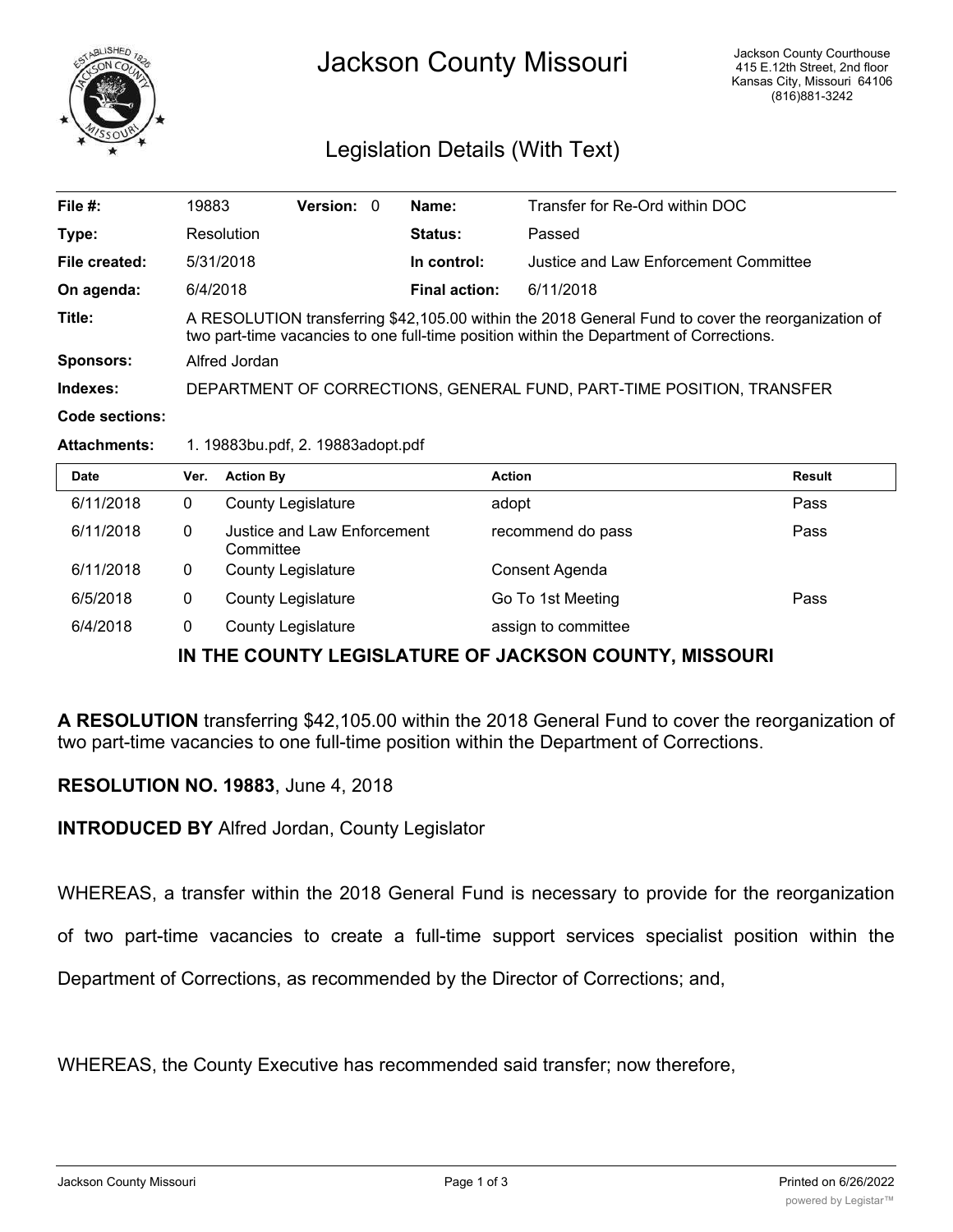BE IT RESOLVED by the County Legislature of Jackson County, Missouri, that the following transfer

within the 2018 General Fund be and hereby is made:

| <b>DEPARTMENT/DIVISION</b>                                  | <b>CHARACTER/DESCRIPTION</b>                                                                             | <b>FROM</b><br>ТО                          |                 |
|-------------------------------------------------------------|----------------------------------------------------------------------------------------------------------|--------------------------------------------|-----------------|
| <b>General Fund</b><br>Corrections<br>001-2701              | 55025-                                                                                                   | Part-Time<br>\$42,105                      | <b>Salaries</b> |
| Corrections<br>001-2701<br>001-2701<br>001-2701<br>001-2701 | 55010- Regular Salaries<br>55040- FICA Taxes<br>55050- Pension Contribution<br>55060- Insurance Benefits | \$27,394<br>\$2,096<br>\$2,465<br>\$10,150 |                 |

Effective Date: This Resolution shall be effective immediately upon its passage by a majority of the Legislature.

APPROVED AS TO FORM:

Chief Deputy County Counselor County Counselor

Certificate of Passage

I hereby certify that the attached resolution, Resolution.19883 of June 4, 2018, was duly passed on June 11, 2018 by the Jackson County Legislature. The votes thereon were as follows:

Yeas  $\overline{9}$  Nays  $\overline{0}$ Abstaining  $\begin{array}{ccc} 0 & \hspace{1.6cm} & \hspace{1.6cm} & \hspace{1.6cm} & \hspace{1.6cm} & \hspace{1.6cm} & \hspace{1.6cm} & \hspace{1.6cm} & \hspace{1.6cm} & \hspace{1.6cm} & \hspace{1.6cm} & \hspace{1.6cm} & \hspace{1.6cm} & \hspace{1.6cm} & \hspace{1.6cm} & \hspace{1.6cm} & \hspace{1.6cm} & \hspace{1.6cm} & \hspace{1.6cm} & \hspace{1.6cm} & \hspace{1.6cm} &$ \_\_\_\_\_\_\_\_\_\_\_\_\_\_\_\_\_\_\_\_\_\_ \_\_\_\_\_\_\_\_\_\_\_\_\_\_\_\_\_\_\_\_\_\_\_\_\_\_\_\_\_\_\_\_\_ Date **Mary Date Clerk of Spino, Clerk** of Legislature

Funds sufficient for this transfer are available from the source indicated below.

\_\_\_\_\_\_\_\_\_\_\_\_\_\_\_\_\_\_\_\_\_\_\_\_\_ \_\_\_\_\_\_\_\_\_\_\_\_\_\_\_\_\_\_\_\_\_\_\_\_\_\_\_